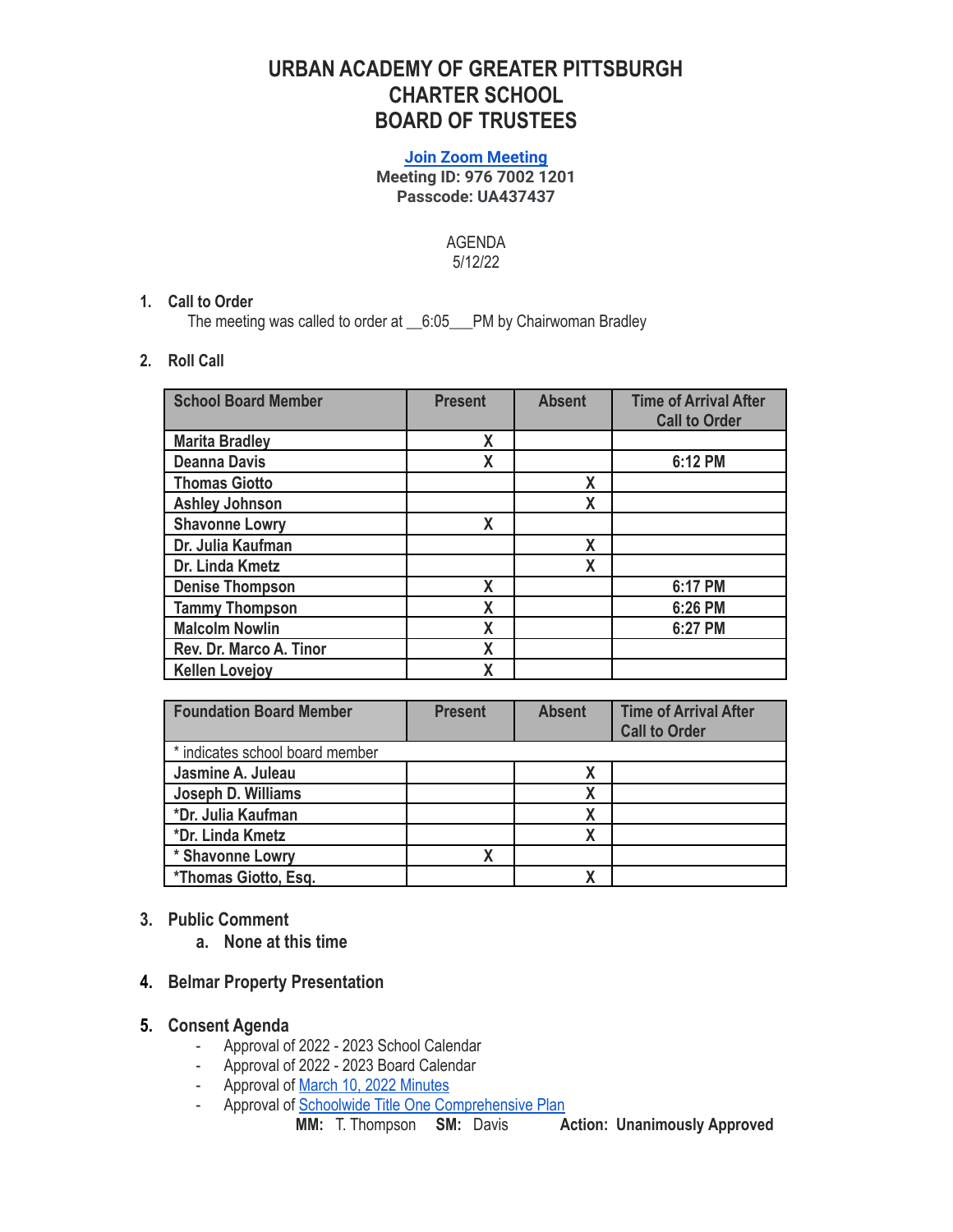## **URBAN ACADEMY OF GREATER PITTSBURGH CHARTER SCHOOL BOARD OF TRUSTEES**

#### **[Join Zoom Meeting](https://us06web.zoom.us/j/97670021201?pwd=c0FQMzUwb2tlODA4WGlEMURyWHpYUT09) Meeting ID: 976 7002 1201 Passcode: UA437437**

#### **6. CEO Report**

- Approval of taking the necessary actions for a Charter Amendment to add grades 6-8
- **MM:** T. Thompson **SM:** D. Thompson **Action: Unanimously Approved** - Approval of Personnel Report
	- **MM:** Davis **SM:** D. Thompson **Action: Unanimously Approved**
- **-** Approval of engagement with EProperties for Belmar School
- **MM:** D. Thompson **SM:** T. Thompson **Action: Unanimously Approved -** Approval of acquisition and purchase of the following city owned lots:
	- 125-B-63 Winslow Street
		- 125-B-76 6522 Llewellyn Place
		- 125-B-79 6530 Llewellyn Place
		- 125-B-80 6532 Llewellyn Place
		- 125-B-81 6534 Llewellyn Place
		- 125-B-81-A 6536 Llewellyn Place
		- 125-B-81-B 6538 Llewellyn Place
		- 125-B-97-01 6513 Meadow Street
		- 125-B-121 506 Lowell Street
		- 125-B-122 504 Lowell Street
		- 125-B-123 6507 Meadow Street
		- 125-B-125 6503 Meadow Street
		- 125-B-126 6501 Meadow Street
		- 125-B-147 6500 Meadow Street
		- 125-B-149 6508 Meadow Street
		- 125-B-150 6506 Meadow Street
		- 125-B-152 6510 Meadow Street
		- 125-B-153 6512 Meadow Street
			- **MM:** D. Thompson **SM:** Davis **Action:Unanimously Approved**

## **7. CAO Report**

#### **8. COO Report**

- Approval of the monthly financial report **MM:** D. Thompson **SM:** Davis **Action: Unanimously Approved** - Approval of 2022 - 2023 Budget **MM:** Davis **SM:** D. Thompson **Action: Unanimously Approved** Approval of 2021 Audit **MM:** Davis **SM:** D. Thompson **Action: Unanimously Approved** Approval of the end of year bonuses **MM:** Davis **SM:** T. Thompson **Action: Unanimously Approved** - Approval of Window Systems as winning RFP for window project **MM:** D. Thompson **SM:** Davis **Action: Unanimously Approved**
- Approval of Champion Waterproofing as winning RFP for waterproofing project **MM:** D. Thompson **SM:** Davis **Action: Unanimously Approved**